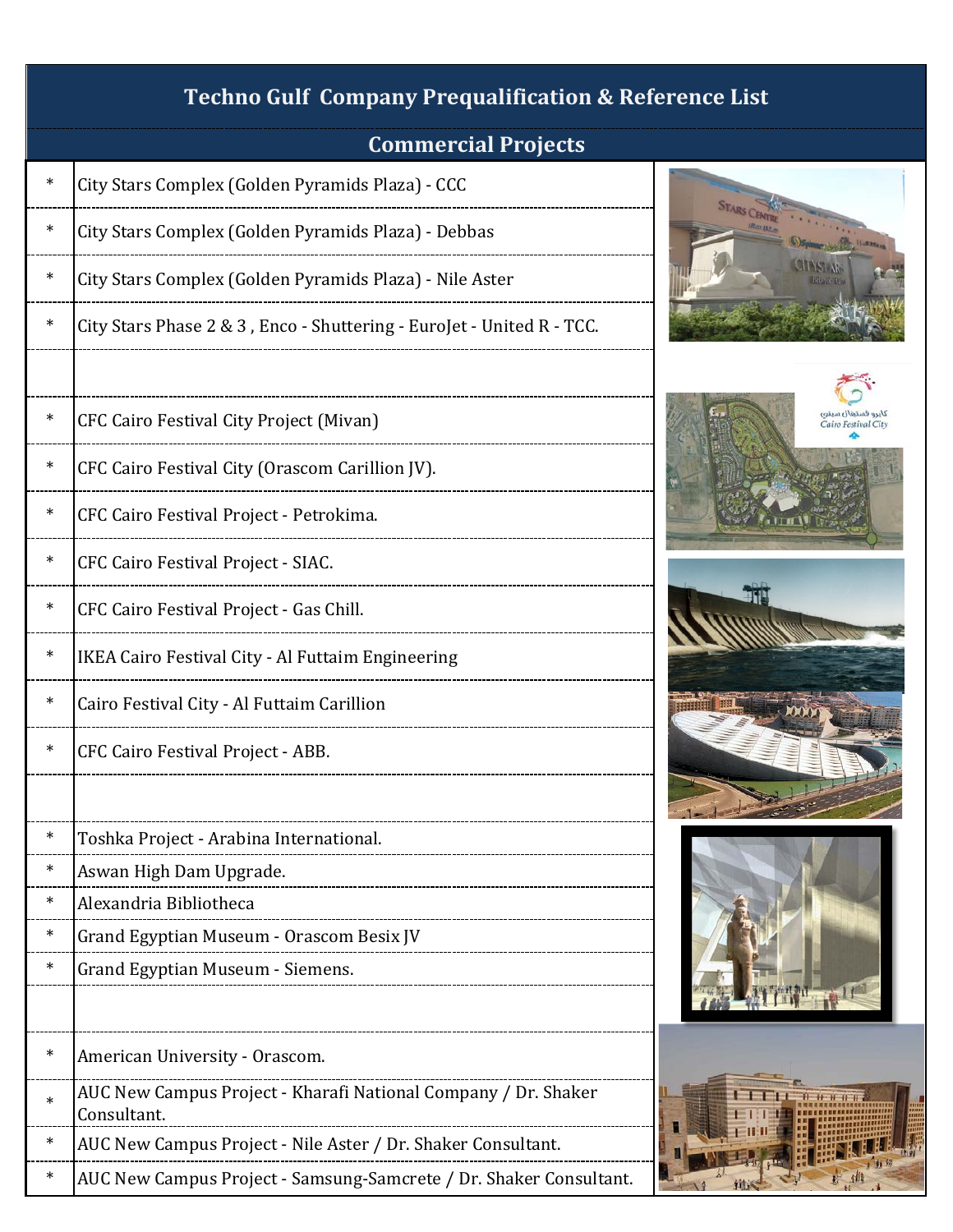| $\ast$ | Conference & Administration Buildings - Smart Village.                       |  |
|--------|------------------------------------------------------------------------------|--|
| $\ast$ | Building No B124 at Smart Village - SIAC Contractor / ECG Consultant.        |  |
| $\ast$ | Building No A5 at Smart Village - SIAC Contractor / Dr. Shaker Consultant.   |  |
| $\ast$ | Vodafone Building at SV. - Kalioptex Contracor / Allied Consultant.          |  |
| $\ast$ | Raya Building at Smart Village - Orascom Contractor / Dr. Shaker Consultant. |  |
| $\ast$ | Gas Cool - Smart Village Project- Arab Contractors                           |  |
| $\ast$ | Vodafone Building Smart Village - Square.                                    |  |
| $\ast$ | Nile Tower Project - Smart Village.                                          |  |
| $\ast$ | TE - Data Project - Smart Village - SIAC.                                    |  |
| ∗      | Delta Building - Smart Village Project- Orascom.                             |  |
| $\ast$ | Smart School - Smart Village - Orascom.                                      |  |
| $\ast$ | Beltone Smart Village Project - Orascom.                                     |  |
| $\ast$ | Smart Village Infrastructure - Phase 2 - RTD CO.                             |  |
| $\ast$ | NPC Office Building - Smart Village Project - Shuttering.                    |  |
| $\ast$ | IBM Building at Smart Village                                                |  |
| $\ast$ | Sao Paulo Bank - Smart Village - Orascom                                     |  |
| $\ast$ | Nile Tower Project - Smart Village.                                          |  |
| $\ast$ | Pyramids Smart Village                                                       |  |
| $\ast$ | Main Building 3 at Smart Village in Maadi                                    |  |
| ∗      | Main Building 4 at Smart Village in Maadi                                    |  |
| $\ast$ | EL KATAMYIA HOSPITAL - ORASCOM                                               |  |
|        | Zewail City - Siemens                                                        |  |
|        | Zewail City - Orascom                                                        |  |
|        | Zewail City - Allam Sons                                                     |  |
|        | Zewail City - Orascom Hotels (Red Sea Constructions)                         |  |
|        | Zewail City - Amlak                                                          |  |
| *      | <b>MEDICAL CENTER - LEEDS</b>                                                |  |

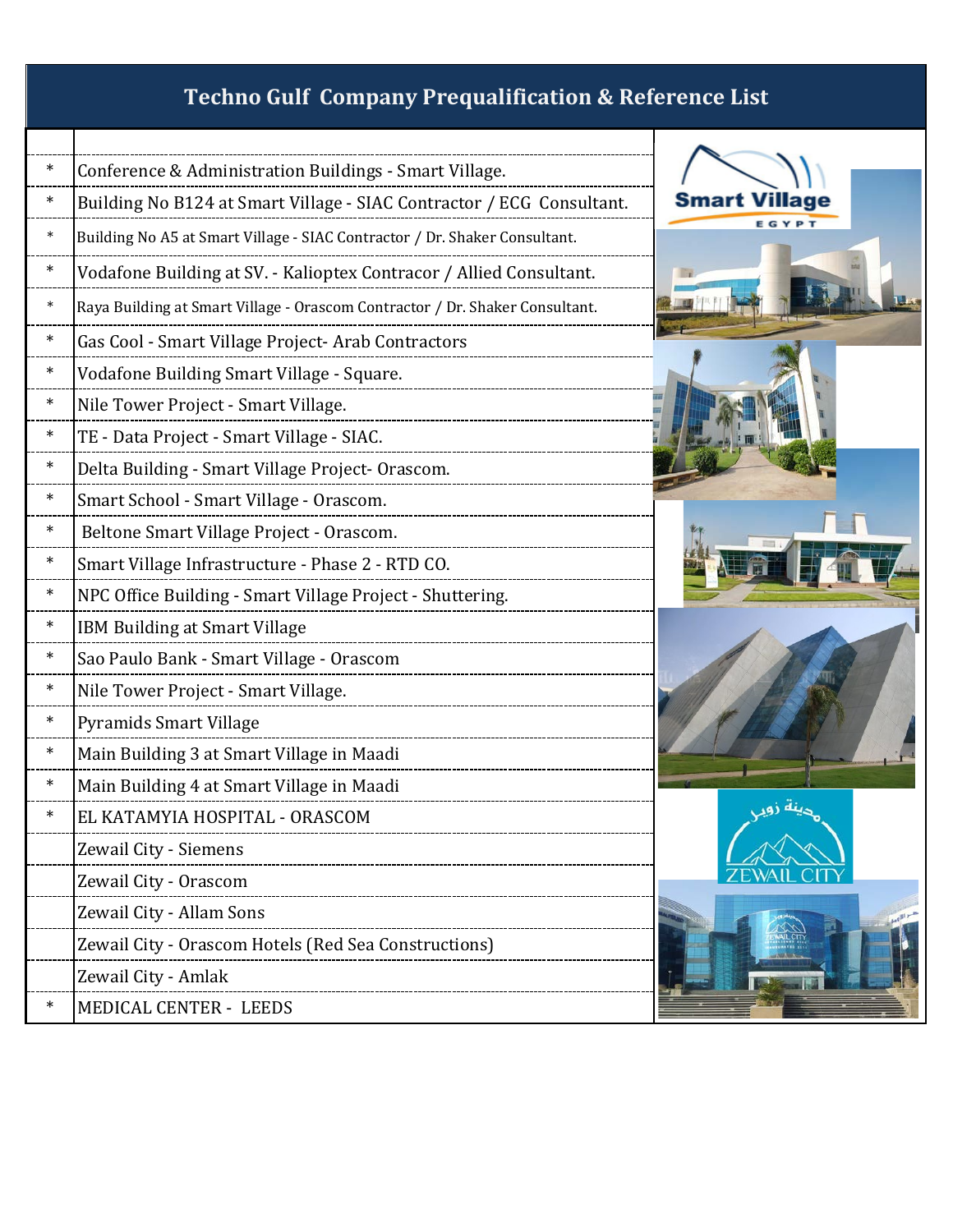| $\ast$ | Alexandria City Center (Carrfour) - Siemens.                              |  |
|--------|---------------------------------------------------------------------------|--|
| $\ast$ | Maadi City Center (Carrfour) - ETA Emirate Group.                         |  |
| $\ast$ | Carrfour Hyper Mall Cairo.                                                |  |
| $\ast$ | Carrfour Hyper Mall Mansoura.                                             |  |
| $\ast$ | Marassy Project - Orascom.                                                |  |
| $\ast$ | Marassy Project - EL Kharafi Co.                                          |  |
| $\ast$ | Nile City Complex Building- 3 Towers Orascom - Dr. Shaker Consultant.     |  |
| $\ast$ | Nile City Mall - Electrum - Dr. Shaker.                                   |  |
| $\ast$ | Mobinil (Nile City Head Quarters) - Orascom.                              |  |
| $\ast$ | Oman Embassy - Zamalek.                                                   |  |
| $\ast$ | Saudi Embassy Consulate & Staff Residence Project - CCC.                  |  |
| $\ast$ | American Embassy - Orascom                                                |  |
| $\ast$ | United Kingdom Embassy -                                                  |  |
| $\ast$ | San Stephano Plaza - ABB Alexandria.                                      |  |
| $\ast$ | Mall Of Egypt Project - Besix Orascom JV                                  |  |
| $\ast$ | Nile Plaza 5 Stars Hotel Cairo, Dr. Shaker Consultant - Aspec Contractor. |  |
| $\ast$ | Nile Cornish Plaza - DRAKE & SCULL                                        |  |
| $\ast$ | Upgrading Post Offices (All Locations) - Siemens - Etisalat.              |  |
| $\ast$ | First Phase of Golden Pyramids Plaza. - 7 Towers & Commercial Center CCC. |  |
| ∗      | Cairo Financial & Touristic Center Mokattam - El Ofk Co.                  |  |
| ∗      | World Health Organization - Arabian International, ECG Consultant.        |  |
| ∗      | Aldyar Elkatarya (Nile Cornish) - CCC.                                    |  |
| ∗      | Up Town Cairo - Emaar.                                                    |  |
| ∗      | Down Town Project - Horizon Trading & Contracting (El Ofok).              |  |
| ∗      | British School New Campus - Arab Contractors.                             |  |





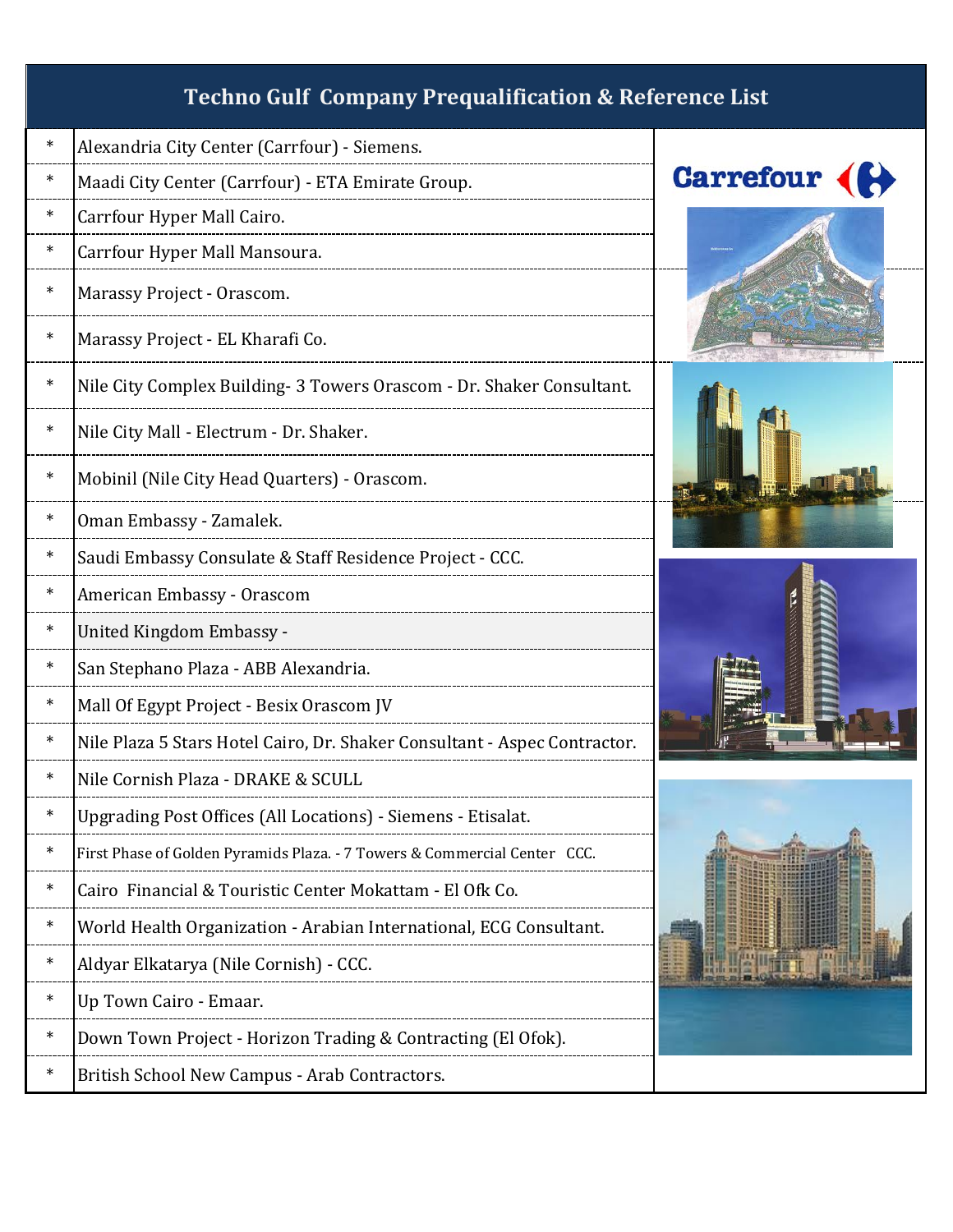| $\ast$ | Barclays Bank - Siemens.                                             |    |
|--------|----------------------------------------------------------------------|----|
| ∗      | Barclays Bank - GEFECO                                               |    |
| $\ast$ | Meridian Cairo - Nile Aster.                                         |    |
| ∗      | Meridian Sharm El Shiekh.                                            |    |
| $\ast$ | Hilton Marsa Alaam Hotel Project - Modern Management Technology Co.  |    |
| ∗      | Hilton Hurghada.                                                     |    |
| $\ast$ | Makaddi Hotel - Orascom Hotels & Development                         |    |
| $\ast$ | Nile Ritz Carlton Hotel PROJECT - Siemens                            |    |
| ∗      | <b>Accor Hotel - Siemens</b>                                         |    |
| $\ast$ | Four Seasons Hotel Project - MCBS                                    |    |
| $\ast$ | Marriott Hotel project - Siemens                                     |    |
| $\ast$ | Hayaat Regency Hotel Abo Soma.                                       |    |
| $\ast$ | Fairmont Hotel - JV BESIX - Orascom                                  |    |
| $\ast$ | Sheraton Heliopolis Extension- Nile Aster, Dr. Shaker Consultant.    |    |
| ∗      | Sheraton Abo Soma - E.C.C. Contractor / Eng. Magdy Kamel Consultant. |    |
| $\ast$ | <b>Cairo Sheraton - Siemens</b>                                      |    |
| ∗      | Marsa Alam International Resort - Kharafi Group.                     |    |
| ∗      | Four Seasons - Nile Plaza.                                           |    |
| $\ast$ | Four Seasons - Alexandria.                                           |    |
| ∗      | Four Seasons - Sharm El Shiekh - J & P.                              |    |
| $\ast$ | Mercure Hurghada - EL MOTAHDA                                        | 地步 |
| $\ast$ | Mivida - SIAC                                                        |    |
| $\ast$ | El Mako Badr City - El Shams Co.                                     |    |
| $\ast$ | 57357 Hopital- Children Cancer Hospital                              |    |
| ∗      | As Salam International Hospital - Orascom                            |    |
| ∗      | Wadi El Nile Hospital Project - Wadi El Nile Contracting             |    |
| ∗      | New Dar El Foad Hospital - Orascom                                   |    |
| $\ast$ | Arkidia Shopping Center - ABB.                                       |    |
| ∗      | <b>Grand Heights Projects</b>                                        |    |







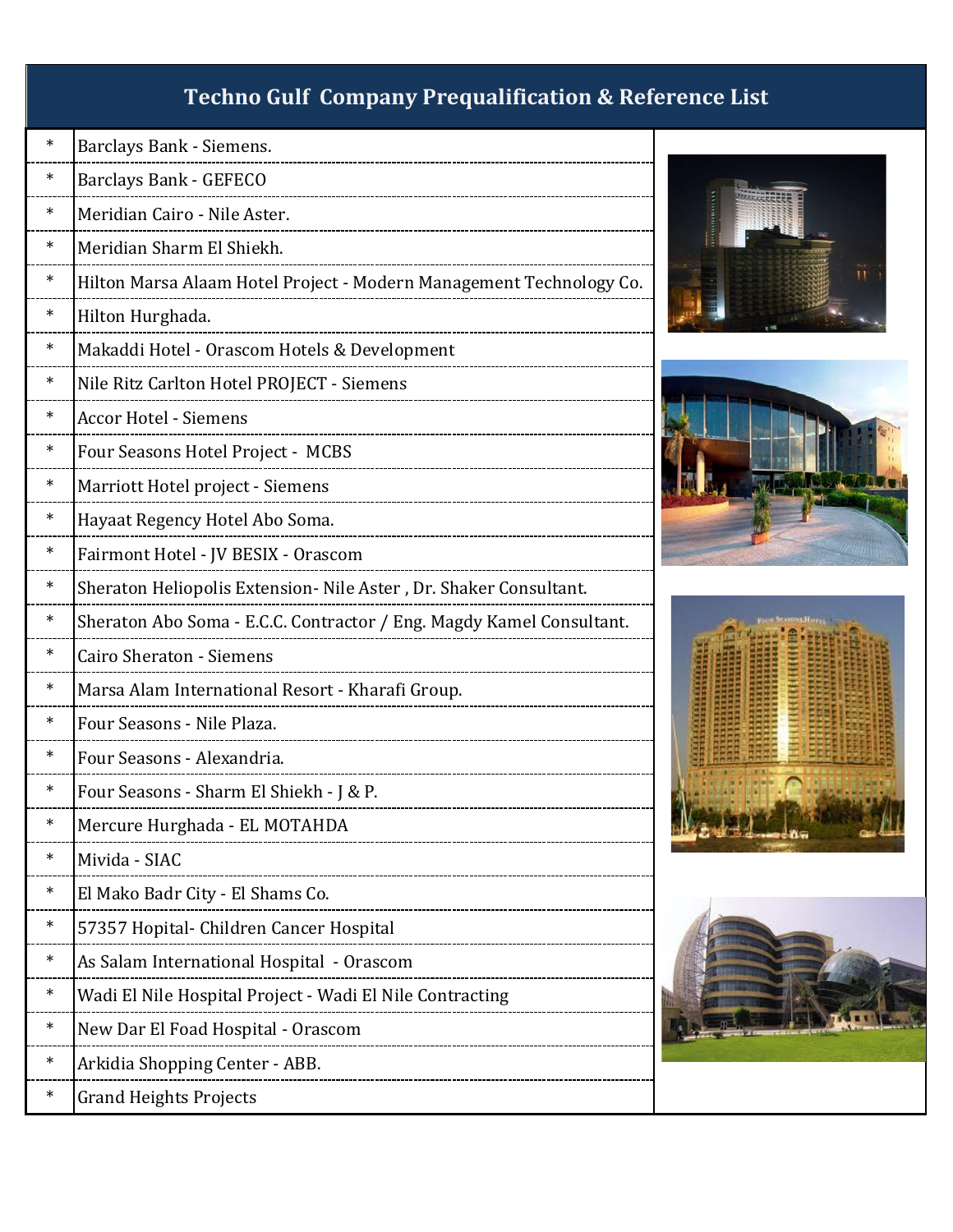| $\ast$ | Cairo Airport (TB3) - TAV/ ECG Consultant.                                                   |                           |
|--------|----------------------------------------------------------------------------------------------|---------------------------|
| $\ast$ | New Terminal at Sharm EL Shiek Airport-Bin Ladin Saudi Group / Dar El<br>Handasa Consultant. |                           |
| $\ast$ |                                                                                              |                           |
|        | Terminal Hall {4} Cairo Airport - Orascom.                                                   | CARGO DITERNATIONAL AIRPO |
| $\ast$ | Janakliz Airport - Orascom.                                                                  |                           |
| $\ast$ | Hurghada Airport - Al Marasem.                                                               |                           |
| $\ast$ | Egypt Air 747 Hanger - B200 - Nile Aster.                                                    |                           |
| $\ast$ | Terminal 3 Cairo Airport TAV-ANEL-EKIN-MHT.                                                  |                           |
| $\ast$ | Cairo Airport Watchtower - Orascom.                                                          |                           |
| $\ast$ | F-16 Hanger - Encorp - US AID.                                                               |                           |
| $\ast$ | Egypt Air Hanger - Alexanderia - Kalioptex - Egypt Air.                                      |                           |
| $\ast$ | Rehabilitation and Expansion of Cairo International Airport TB2 Project                      |                           |
|        | Melyap - Limak                                                                               |                           |
| $\ast$ | Hurghada Airport - Al Marasem                                                                |                           |
| $\ast$ | Hurghada Airport Project - AVIT                                                              |                           |
| $\ast$ | Cairo Airport Seasonal Terminal - Orascom                                                    |                           |
| $\ast$ | New Air Traffic Control Tower                                                                |                           |
| $\ast$ | International Cairo Airport - TB2 - AL Ofouk                                                 |                           |
| $\ast$ | Cairo West Airport - Orascom                                                                 |                           |
|        | <b>Power Stations &amp; Mega Industrial Projects</b>                                         |                           |
| $\ast$ | Nubaria Power Station- Allam & Sons - PGESCO Consultant.                                     |                           |
| $\ast$ | Nubaria Power Station- Kahromika - PGESCO Consultant.                                        |                           |
|        |                                                                                              |                           |

- Nubaria Power Station- MSD- CCC Joint Venture.
- \* Nubaria III Power Station Techint Cimi Montubi.
- \* Nubaria III Power Station, Contract # 117 Techint Cimi Montubi.
- $_{*}$  Nubaria III Power Station, Contract # 106 Kahromika- PGESCO Consultant.
- \* Nubaria Power Station Project Alam & Sons / Pegesco.
- \* Nubaria Power Station Project Tomen-Mitsubishi / Pegesco.
- \* Nubaria Power Station Project Orascom / Pegesco.

Nubaria Power Station Project - Kahromika / Pegesco.

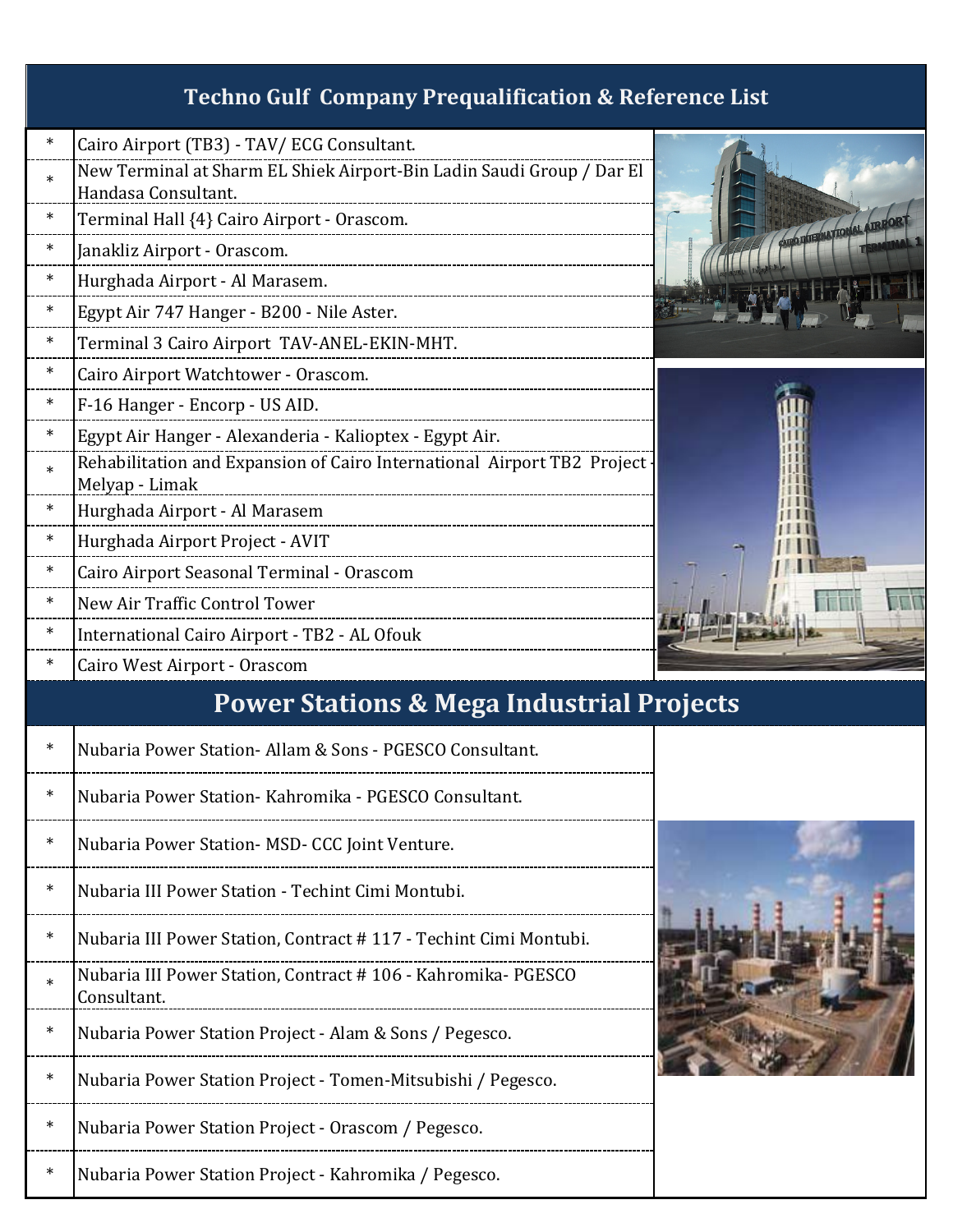| $\ast$ | Ain El Sokhna Power Plant - Doosan Heavy Industries & Construction                  |
|--------|-------------------------------------------------------------------------------------|
| ∗      | Ein El Sokhna Power Plant CP 106 Project - PSP CO.                                  |
| ∗      | El Ein El Sohkna Port - Orascom.                                                    |
| ∗      | Ein El Sokhna Fire Power Plant Project - Hitachi Co.                                |
| ∗      | Ein El Sokhna Power Station - Allam Sons.                                           |
| ∗      | Kurimat III Power Station, Contract # 105 - Kahromika.                              |
| ∗      | Kurimat III Power Station, Contract # 106 - Kahromika.                              |
| ∗      | Kurimat III Power Station - Techint Cimi Montubi.                                   |
| ∗      | Kurimate Project - Iberdrola Co.                                                    |
| ∗      | Kurimatt Power Plant - Chepro Co.                                                   |
| ∗      | Kureimat II Power Station - Arab Contractors.                                       |
| ∗      | El Korimat Power Station - Ansaldo.                                                 |
| ∗      | El Korimat Power Station Project - Arab Contractors / Pegesco.                      |
| $\ast$ | El Korimat Power Station Project III- Arab Contractors / Pegesco.                   |
| $\ast$ | Tebbin Power Station, Contract # 106 - Kahromika.                                   |
| ∗      | Tebbin Power Station, Contract # 117 - Kahromika.                                   |
| ∗      | Tebbin Power Station - Orascom.                                                     |
| $\ast$ | El Tebbien Power Plant - Chepro Co.                                                 |
| $\ast$ | Cairo North Power Station Phase II - Cimi Montubi Italian Co.                       |
| ∗      | Cairo North Power Station I- Cegelec/ Electro Tharwat, Pegesco<br><u>Consutant.</u> |
| ∗      | Cairo North Power Station I - Tomen, Pegesco Consultant.                            |
| ∗      | Cairo North Power Station I & II- Allam & Sons, Pegesco Consultant.                 |
| ∗      | Cairo West Thermal Power Project - Chepro Co.                                       |
| ∗      | Cairo West Project - Manac Engineering Co.                                          |
| ∗      | Abu Qir Project - Mitsubishi                                                        |
| ∗      | Abu Qir Project - PSP CO.                                                           |
| ∗      | Abu Qir Power Station - CP102 - Orascom                                             |
| ∗      | Abu Qir Power Station - AVIC                                                        |
| ∗      | Abu Qir Power Station - Global Partners                                             |









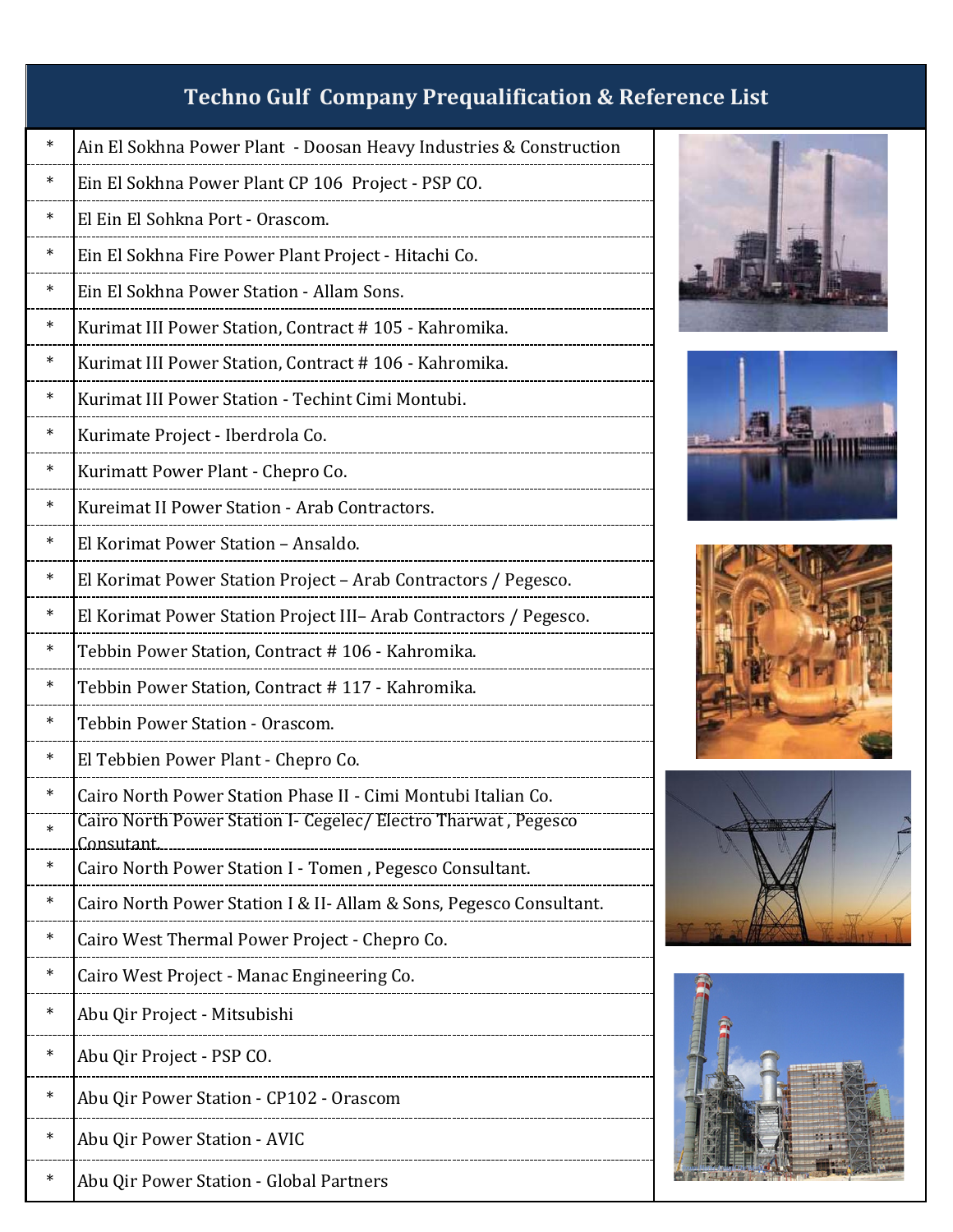| ∗      | New Talkha Power Station Project - Kahromika / Pegesco. |
|--------|---------------------------------------------------------|
| ∗      | New Talkha Power Station Project - Orascom / Pegesco.   |
| ∗      | North Giza Power Station Project - Sepco III            |
| ∗      | North Giza Power Station Project - Arab Contractors.    |
| ∗      | North Giza Power Station Project - Orascom              |
| ∗      | North Giza Power Plant - Carlo Gavazzi                  |
| ∗      | Banha Power Plant - Archiroden                          |
| ∗      | Banha Power Plant - Sepco III                           |
| ∗      | Sidi Krir Power Station - Orascom.                      |
| ∗      | Sidi Krir Power Station - Ansaldo.                      |
| ∗      | Sidi Krir Power Station - Bechtel.                      |
| ∗      | Suez Power Station - MEGA                               |
| ∗      | Suez Power Station - Arab Contractors                   |
| ∗      | <b>Suez Power Station - Siemens</b>                     |
| ∗      | <b>Helwan Power Station - SIAC</b>                      |
| ∗      | West Damietta Power Station - Orascom                   |
| ∗      | <b>Assiut Power Station - Orascom</b>                   |
| ∗      | New Capital Power Station - Orascom                     |
| ∗      | <b>Borollus Power Station - Orascom</b>                 |
| ∗      | Beni Seuif Power Station - PSP (El Sewedy Electric)     |
| ∗      | <b>Beni Seuif Power Station - Siac</b>                  |
| ∗      | Beni Seuif Power Station - Rowad Modern Engineering     |
| ∗      | <b>Beni Seuif Power Station - Allam Sons</b>            |
| ∗      | Port Said Power Station - Allam Sons                    |
| ∗      | Port Said Power Station - TSK                           |
| $\ast$ | Sharm El Sheikh Power Station - Allam Sons              |
| $\ast$ | <b>Sharm El Sheikh Power Station - TSK</b>              |
| ∗      | Mahmoudia Power Station - PSP (El Sewedy Electric)      |
| ∗      | Mahmoudia Power Station - Siac                          |
| ∗      | Hurghada Power Station - Allam Sons                     |
| ∗      | Hurghada Power Station - TSK                            |
| ∗      | Attaka Power Station - PSP (El Sewedy Electric)         |
| ∗      | Attaka Power Station - Rowad Modern Engineering         |



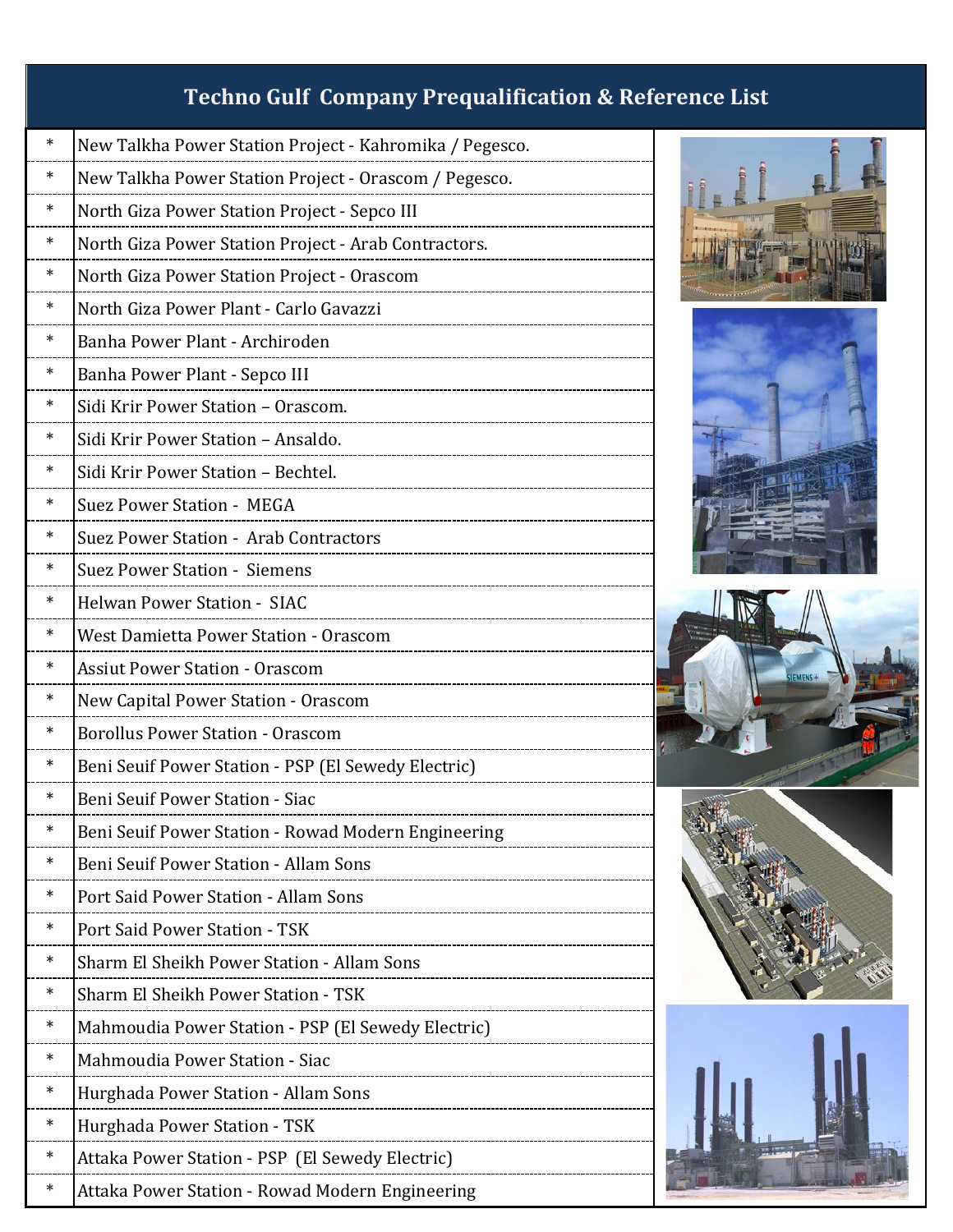| $\ast$ | Suez Gulf Power Station - PSP (El Sewedy Electric)     |
|--------|--------------------------------------------------------|
| ∗      | Sewage Power Station Port Said - I.C.E.E.S             |
| $\ast$ | Metro Lane Project - Orascom.                          |
| ∗      | Cairo Metro Line 3 Project - PSP CO.                   |
| ∗      | Cairo Metro Line 3 Project - Vinci Co.                 |
| ∗      | Egyptain Fertlizers Factory - Orascom.                 |
| ∗      | Egyptian Cement Factory - ABB Industrial.              |
| ∗      | Egyptian Cement Factory - Orascom.                     |
| ∗      | Alexandria Portland Cement Factory.                    |
| ∗      | Sorfert Fertilizer Complex Sea Water Intake - Orascom. |
| ∗      | Damietta Wheat Factories - Orascom.                    |
| ∗      | Mobifactory Alexandria.                                |
| ∗      | Amonya Factory Sokhna Free Zone.                       |
| ∗      | General Motors Factory - Univolt.                      |
| ∗      | Sugar Factory - Orascom.                               |
| ∗      | EZZ Steel Factory - Orascom.                           |
| ∗      | Abo Qir Fertilizers Factory.                           |
| $\ast$ | Ferometalico Steel Factory.                            |
| ∗      | Alexandria Steel Factory - Siemens.                    |
| ∗      | El Dekhela Steel Factory.                              |
| ∗      | El Ezz Steel Factory.                                  |
| ∗      | Hibby Pharmacutical Factory Alexandria.                |
| ∗      | El Areesh Cement Factory - Siemens.                    |
| ∗      | Alexandria Portland Cement Factory - Same Contractor.  |
| ∗      | Elatal Steel Factory - Carlo Gavazzi.                  |